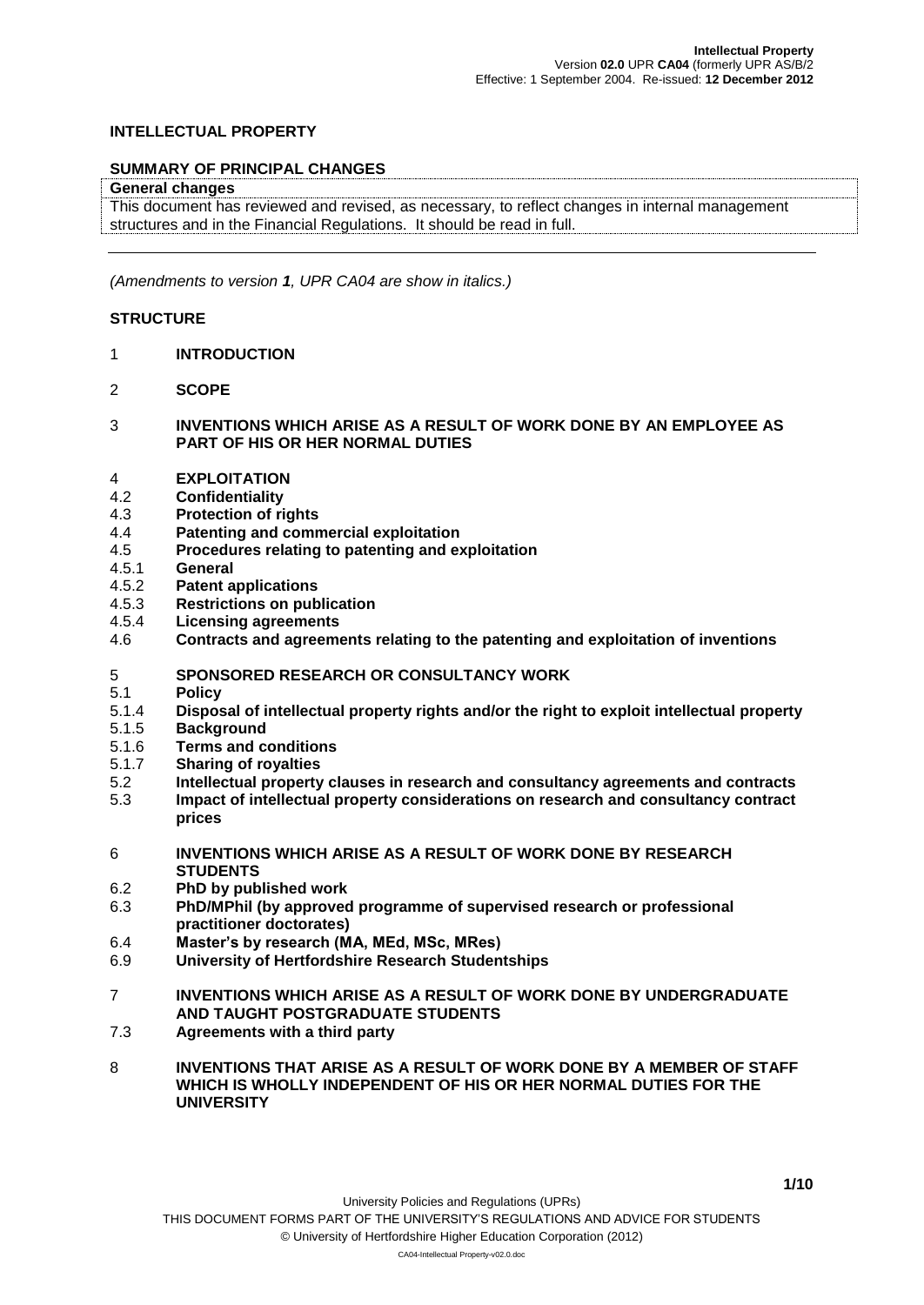## 1 **INTRODUCTION**

- 1.1 *The University's Financial Regulations (UPR FR06<sup>1</sup> ) and this document (UPR CA04) provide the overarching institutional policy and regulatory framework which governs the ownership and exploitation of the University's intellectual property. UPR FR06<sup>1</sup> is approved by the Board of Governors<sup>2</sup> . UPR CA04 sets out in detail how the University will implement its*  policies relating to the protection and exploitation of inventions and other intellectual property to which University resources have contributed *and the* procedures and regulations *to be*  followed. This document also incorporates various amendments approved from time-to-time *by the Academic Board<sup>3</sup> . UPR CA04 was the subject of a review in 2012, commissioned by the Audit Committee of the Board of Governors<sup>2</sup> .*
- 1.2 The procedures and regulations that support the policies *referred to in this document (UPR CA04)* are determined by the relevant *Pro* Vice-Chancellor(s) and the Secretary and Registrar<sup>4</sup>.

## 2 **SCOPE**

- 2.1 These regulations apply to University employees, to employees of the University's *whollyowned* subsidiary companies *and their wholly-owned subsidiary companies* where these regulations have been adopted by Boards of Directors and also to any student who has assigned intellectual property rights to the University of Hertfordshire.
- 2.2 These regulations are concerned primarily with patents. However, the principles which are fundamental to them will apply, where appropriate, to intellectual property in other forms such as registered designs and to the copyright of software and video material.
- 2.3 It is not intended that these regulations should apply in relation to scholarly works such as books, papers and works of art.

# 2.4 *Notes for guidance*

 $\overline{\phantom{a}}$ 

*Within the University patents may arise from:*

- *a work done by an employee as part of his or her normal duties (section 3, refers);*
- *b sponsored research or consultancy work (section 5, refers);*
- *c work done by students (undergraduate, taught postgraduate and research) (sections 6 and 7, refer);*
- *d work done by a member of staff which is wholly independent of his or her normal duties for the University (section 8, refers).*

THIS DOCUMENT FORMS PART OF THE UNIVERSITY"S REGULATIONS AND ADVICE FOR STUDENTS

<sup>1</sup> UPR FR06 'Corporate Governance and Financial Regulations'

<sup>2</sup> **Board of Governors Minutes:** 22 October 98**;** 318.3, 17 March 98; 892.6, 27 November 2012, refer

<sup>3</sup> **Academic Board Minutes:** *28 June 95; 19 June 96.; 627.5,, 7 June 98, refer*

University Policies and Regulations (UPRs)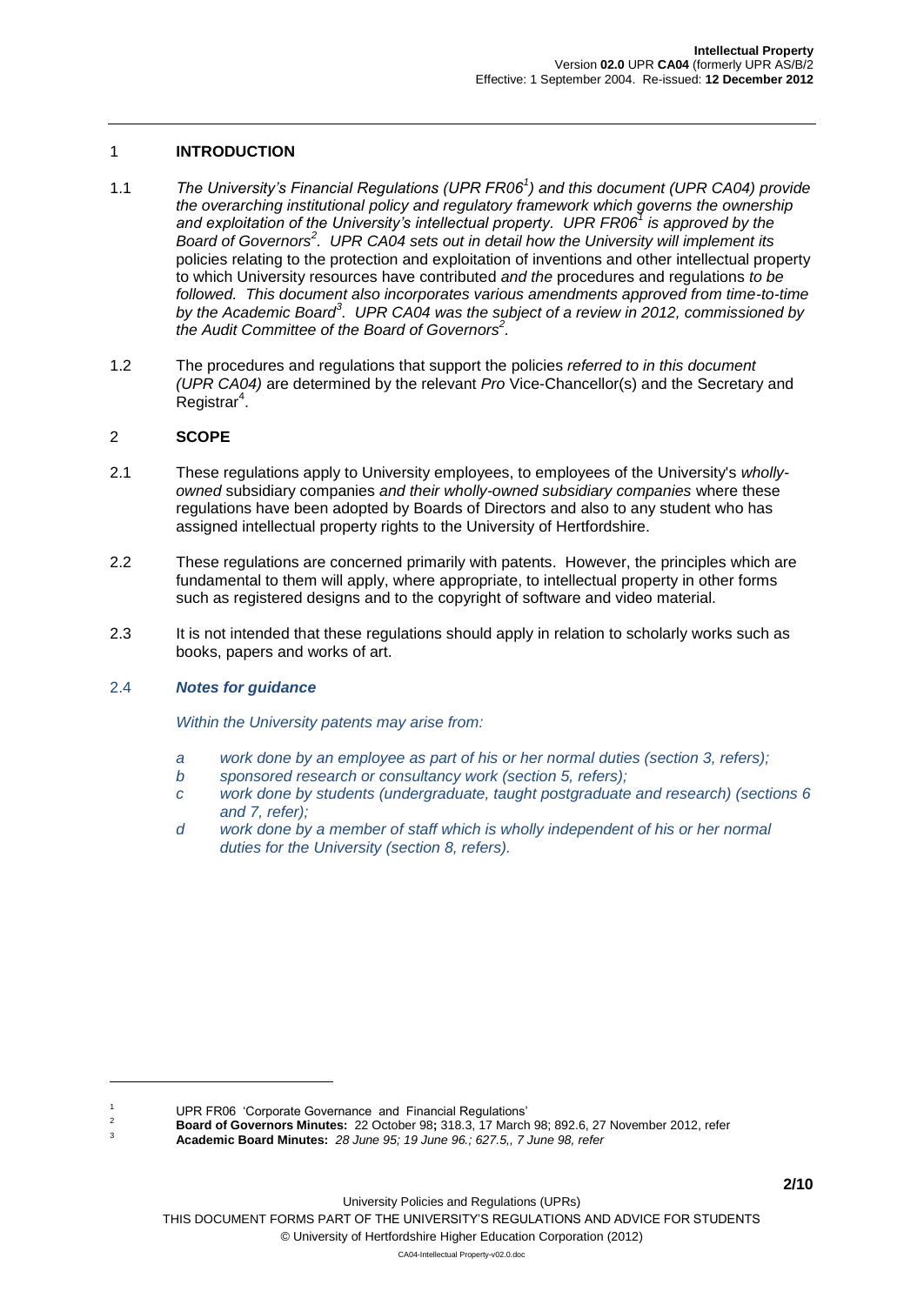#### 3 **INVENTIONS WHICH ARISE AS A RESULT OF WORK DONE BY AN EMPLOYEE AS PART OF HIS OR HER NORMAL DUTIES**

3.1 The following text is extracted from UPR FR06<sup>1</sup> and is effective from 27 November 2012<sup>2</sup>.

### "40.2 **Intellectual property - ownership**

- a Where an invention is made by a member of staff in the course of his or her normal employment, the intellectual property will vest in the Corporation of Hertfordshire Higher Education Corporation which will, in every case, retain the full patent rights. The Corporation may assign the ownership of its intellectual property to another party. The Corporation will ensure that these rights are only disposed of for value *or exceptionally, for social need*. The requirement that rights are only disposed of for value may be waived in circumstances where rights are being assigned to a company in which the Corporation is a shareholder or from which the Corporation will obtain a benefit.
- b Where the income to be derived from the disposal of intellectual property rights is expected to be less than £*500,000,* the proposed arrangements must be approved in writing by the Vice-Chancellor (or nominee).

#### (**Note for guidance – nominee of the Group Director of Finance**

For the purposes of 40.2, the nominee of the Vice-Chancellor will normally be the Secretary and Registrar who will be advised by the relevant Officers.)

c Where the sum involved is likely to exceed £*500,000*, the prior written approval of the Vice-Chancellor will be required and the Vice-Chancellor will notify the Finance and Employment Committee at the next meeting.

#### 40.3 **Intellectual property - exploitation and use**

- a The Corporation may assign the right to use and/or to exploit its intellectual property to another party. The Corporation will ensure that these rights are only disposed of for value. This requirement may be waived in circumstances where rights are being assigned to a company in which the Corporation is a shareholder or from which the Corporation will obtain a benefit.
- b Where the income to be derived from the exploitation or use of the intellectual property is expected to be less than £*500,000,* the proposed arrangements must be approved in writing by the Vice-Chancellor (or nominee).

#### (**Note for guidance – nominee of the Group Director of Finance**

For the purposes of 40.3, the nominee of the Vice-Chancellor will normally be the Secretary and Registrar who will be advised by the relevant Officers.)

c Where the sum involved is likely to exceed £*500,000*, the prior written approval of the Vice-Chancellor will be required and the Vice-Chancellor will notify the Finance and Employment Committee at the next meeting.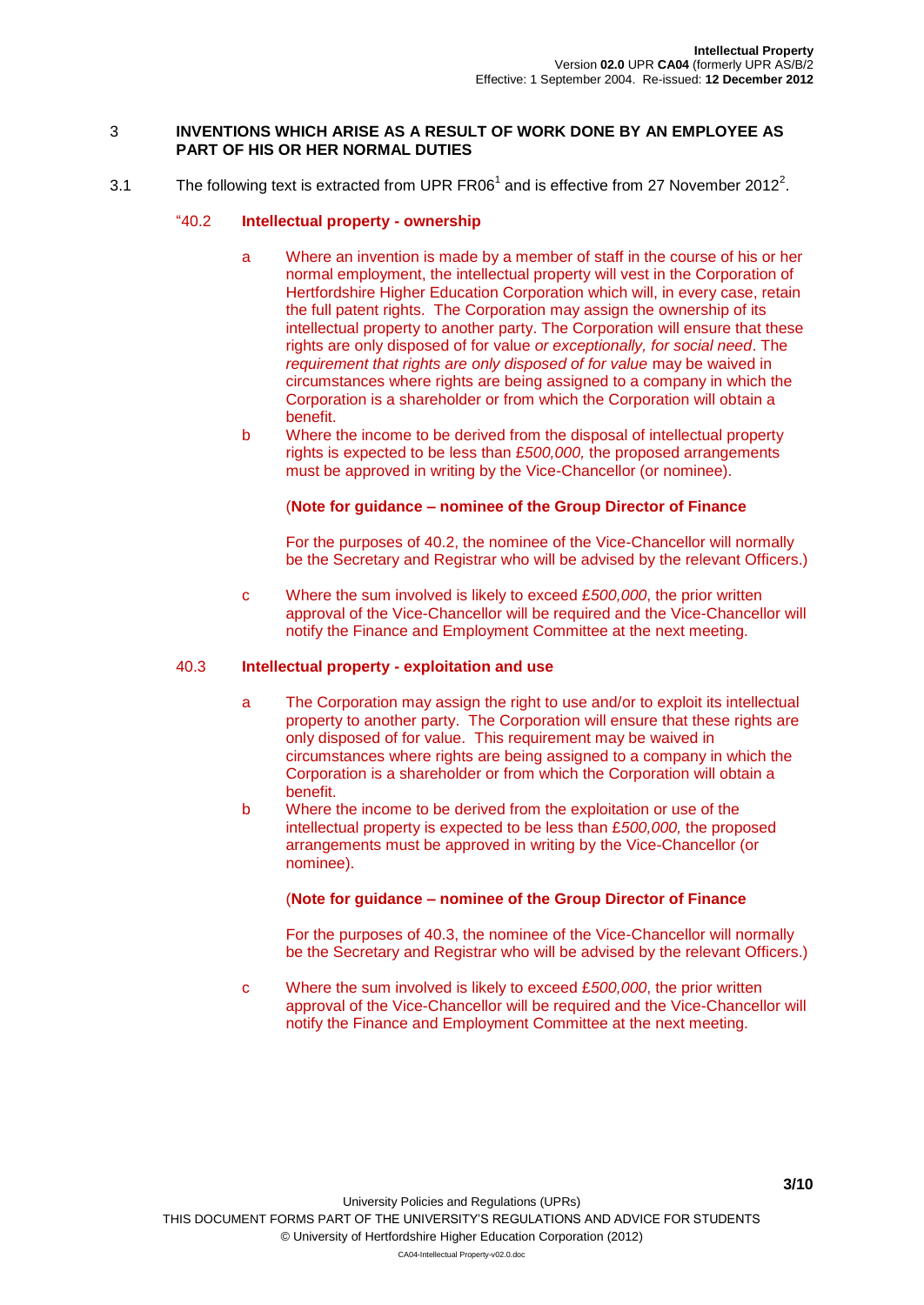# 40.4 **Intellectual property – income derived from intellectual property**

- a TECHNOLOGY TRANSFER TO A COMPANY IN WHICH THE CORPORATION AND THE INVENTOR(S) ARE SHAREHOLDERS The equity in the company that is to be assigned to the inventor(s) will be determined by the Vice-Chancellor who will be advised by the relevant Officers. These arrangements will be reported to the Finance and Employment Committee at its next meeting. All income paid to the Corporation by virtue of its being a shareholder in such a company will be retained by the Corporation.
- b INCOME DERIVED FROM PATENTS OR COMMERCIAL EXPLOITATION OTHER THAN 40.4, a

Where the Corporation derives income from its intellectual property in the form of royalties arising from a patent and/or as a result of the commercial exploitation of an invention, this income will be dealt with in accordance with the schedule given in section 40.5. Where a student has assigned his or her rights to an invention to the Corporation, royalties and/or income derived by the Corporation from the commercial exploitation of that invention will be dealt with in accordance with the schedule given in section 40.5.

# 40.5 **Intellectual property - income and royalties**

- a The Corporation will recoup all related expenditure, including the costs of obtaining the grant of the patent and/or the commercial exploitation of the invention and any employer's on-costs relating to the inventor.
- b The above costs (a) having been recovered, net royalties/income will accrue as follows:

| Corporation:                              | 25%       |
|-------------------------------------------|-----------|
| SBU (academic)                            | 20%       |
| $Inventor(s)$ :                           | 50%       |
| Research Committee of the Academic Board: | <b>5%</b> |

The royalties/income which accrue to the Research Committee of the Academic Board will be used to support research activity.

c Where the total net income exceeds £*500,000,* its allocation will be subject to further consideration by the Vice-Chancellor in consultation with the relevant Officers and the inventor(s). Their recommendation will require the formal approval of the Finance and Employment Committee."

# *3.2 Notes for guidance*

*Much of the success of University policy relating to the patenting and exploitation of inventions must depend on members of staff who make inventions being aware of the issues involved, bringing inventions to the attention of the Pro Vice-Chancellor (Enterprise), at an early stage and co-operating with University management so that the interests of the University, the inventor and the inventor's colleagues are not jeopardised. The interests of any external sponsors must also be considered.*

# 4 **EXPLOITATION**

## *4.1 Notes for guidance*

*4.1.1 It should be noted that obtaining a patent can be a long and expensive process which is not worthwhile unless the invention has a strong chance of being developed and marketed. Once granted, only in a very small percentage of cases does a patent actually produce any income at all. It is this criterion which will determine the means by which the University will seek to exploit an invention.*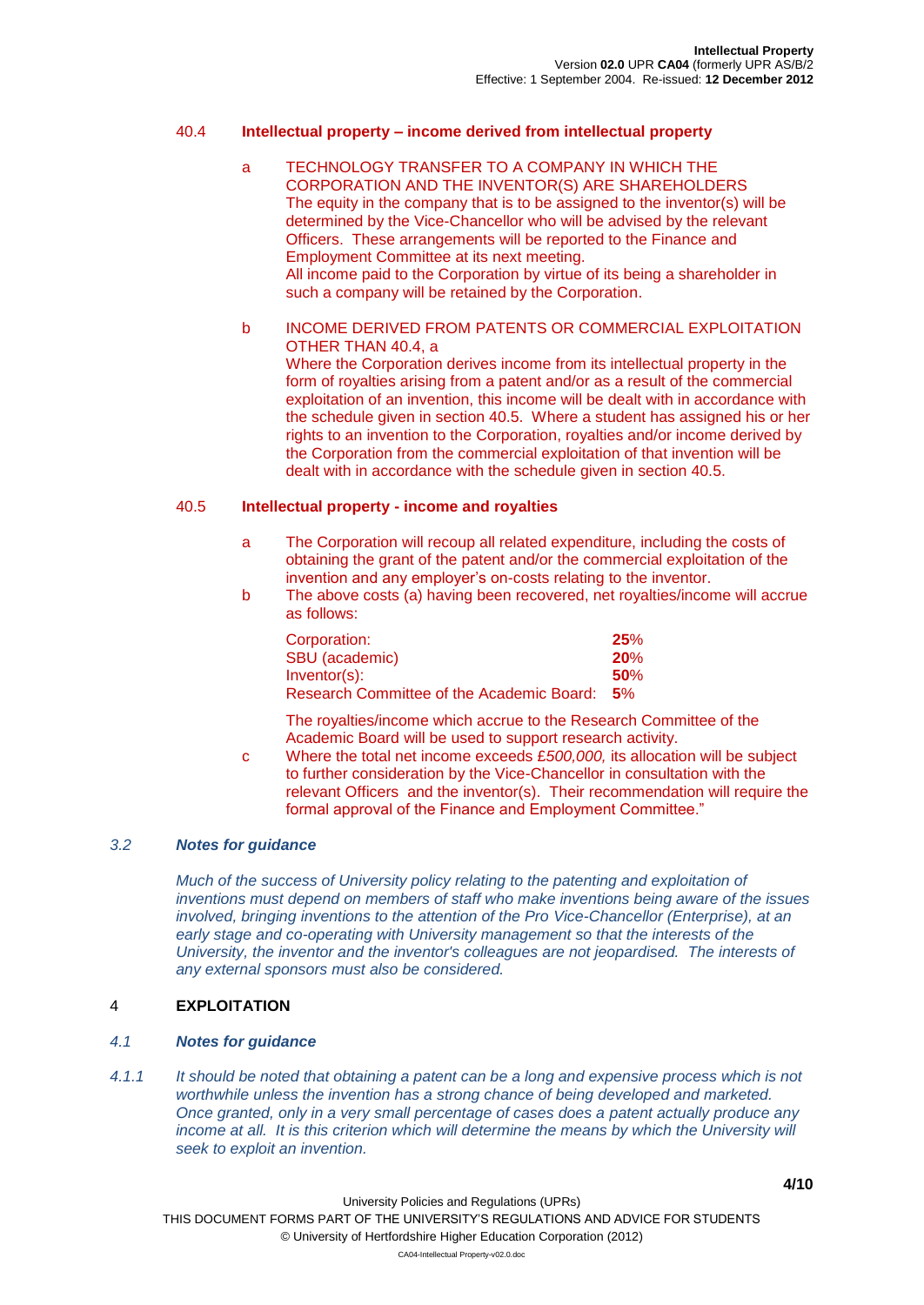- *4.1.2 The principal reason for the University to support an inventor in prosecuting a patent application is to ensure that, through its proper exploitation by means of a licence agreement or other arrangement, the institution and the individual(s) concerned are in the best position to obtain the full benefits of an invention.*
- *4.1.3 Where there is a reasonable likelihood that an invention might be exploited successfully, an inventor can normally expect support from the University in drafting and prosecuting a patent application up to the filing and examination stage. This support will normally take the form of payment of patent agents' fees and other necessary costs from central University funds. However, inventors should note the procedures which will apply in such circumstances (section 4.5.2 of this document refers).*

#### 4.2 **Confidentiality**

4.2.1 Information concerning any invention or other intellectual property that is the property of the University must be held in strict confidence.

(This requirement would preclude any publication, contributions to conferences, exhibitions and publication of any scientific papers or theses relating to it prior to the filing of a patent application.)

### *4.2.2 Notes for guidance*

*If details of any invention are made available to anyone not directly concerned with it, any patent subsequently applied for will be invalid as the invention is only new if it does not form part of the 'state of the art'. For this reason it is vitally important that no-one should reveal details of an invention for which a patent application has been or is to be made.* 

*Prior to the date on which the patent application for an invention is filed, any matter about the invention which has been made available to the public becomes part of the 'state of the art'. If what has been made public reveals what is new or 'inventive' about the invention, any patent granted will be invalid. It should be noted that, in this context, the meaning of 'made available to the public' is very wide and includes not only publication in a learned journal but also any description whether written, oral or by any other means.*

# 4.3 **Protection of rights**

#### *Notes for guidance*

*Although patents are generally regarded as the principal method of protecting rights in any new invention, it is probable that more exploitation agreements are based on 'know-how' than on patents. Both are only valuable if kept exclusive - a patent by an agreement of a time-limited monopoly to the inventor/employer which he or she may transfer - 'know-how' by keeping the invention a secret to which only a very limited number of people have access through the use of strict confidentiality agreements and to which extended access is given in return for payment.*

#### 4.4 **Patenting and commercial exploitation**

4.4.1 The exploitation of inventions and other intellectual property belonging to the University is the responsibility of the *Pro Vice-Chancellor (Enterprise).*

# *4.4.2 Notes for guidance*

*The main purpose of the granting of a patent is to encourage industrial activity. In order to be patentable an invention must not only be new and involve an inventive step (that is a step not obvious to anyone skilled in the subject) but it must also be capable of industrial application.*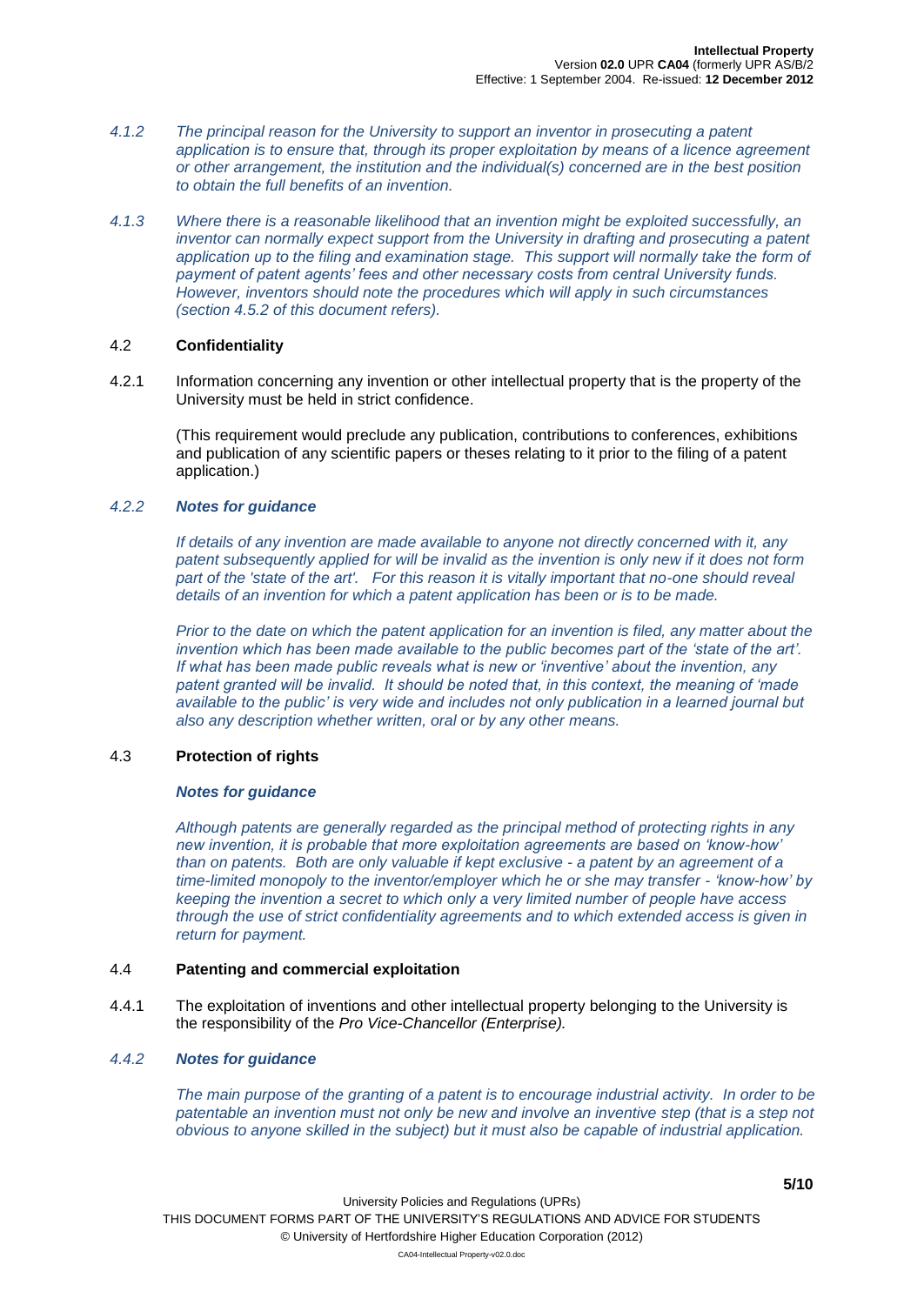# 4.5 **Procedures relating to patenting and exploitation**

## 4.5.1 **General**

- i Where a member of staff believes that intellectual property capable of commercial exploitation or a patentable invention is likely to arise in their area, they must inform their *Dean of School/Head of Strategic Business Unit* or project supervisor or the Pro Vice-Chancellor (*Enterprise*).
- ii *Where information has been reported to the Dean of School/Head of Strategic Business Unit or project supervisor in accordance with section 4.5.1, i, he or she will ensure that the Pro Vice-Chancellor (Enterprise) is informed at the earliest opportunity. The Pro Vice-Chancellor (Enterprise) will inform the* Vice-Chancellor.
- iii Under no circumstances must an inventor negotiate directly with a potential sponsor or licensee without the prior written approval of the *Pro Vice-Chancellor (Enterprise).* All such negotiations must be preceded by the signing of a confidentiality agreement by the relevant parties.

# 4.5.2 **Patent applications**

- i The Pro Vice-Chancellor (*Enterprise*), who will seek expert advice as appropriate, will consider on their individual merits requests from members of staff for the support of patent applications and will make recommendations to the Vice-Chancellor.
- ii The Vice-Chancellor will authorise all patent applications that are to be made on behalf of the University. These applications will be made by the Pro Vice-Chancellor (*Enterprise*). The University will pay the costs of the application, the patent agent"s fees and other necessary expenses.
- iii If, within a time limit of two (**2**) months, the University resolves not to file a specification or resolves to allow the rights to lapse, then the inventor will be free to act in his or her own interests and at his or her own expense.
- iv If the University does not wish to patent or exploit an invention, the Pro Vice-Chancellor (*Enterprise*) will so inform the inventor(s) in writing. The inventor(s) will then be free to make his or her own arrangements.

# *v Note for guidance*

*Where the University makes an application for a patent it will use the early stages of the process to gather further information and, with the assistance of the inventor(s),*  will attempt to interest industry and to explore the possibility of commercial *exploitation.*

- vi The position will be reviewed by the Pro Vice-Chancellor (*Enterprise*) and the inventor(s) within six (**6**) months of the date of filing the patent application.
- vii Where any course of action involving a continuing University interest is agreed with the Vice-Chancellor, the *Pro* Vice-Chancellor *(Enterprise)* will periodically review the position on behalf of the Vice-Chancellor in order to decide any appropriate further action or alternatively, to recommend that the rights of the University in the patent be allowed to lapse.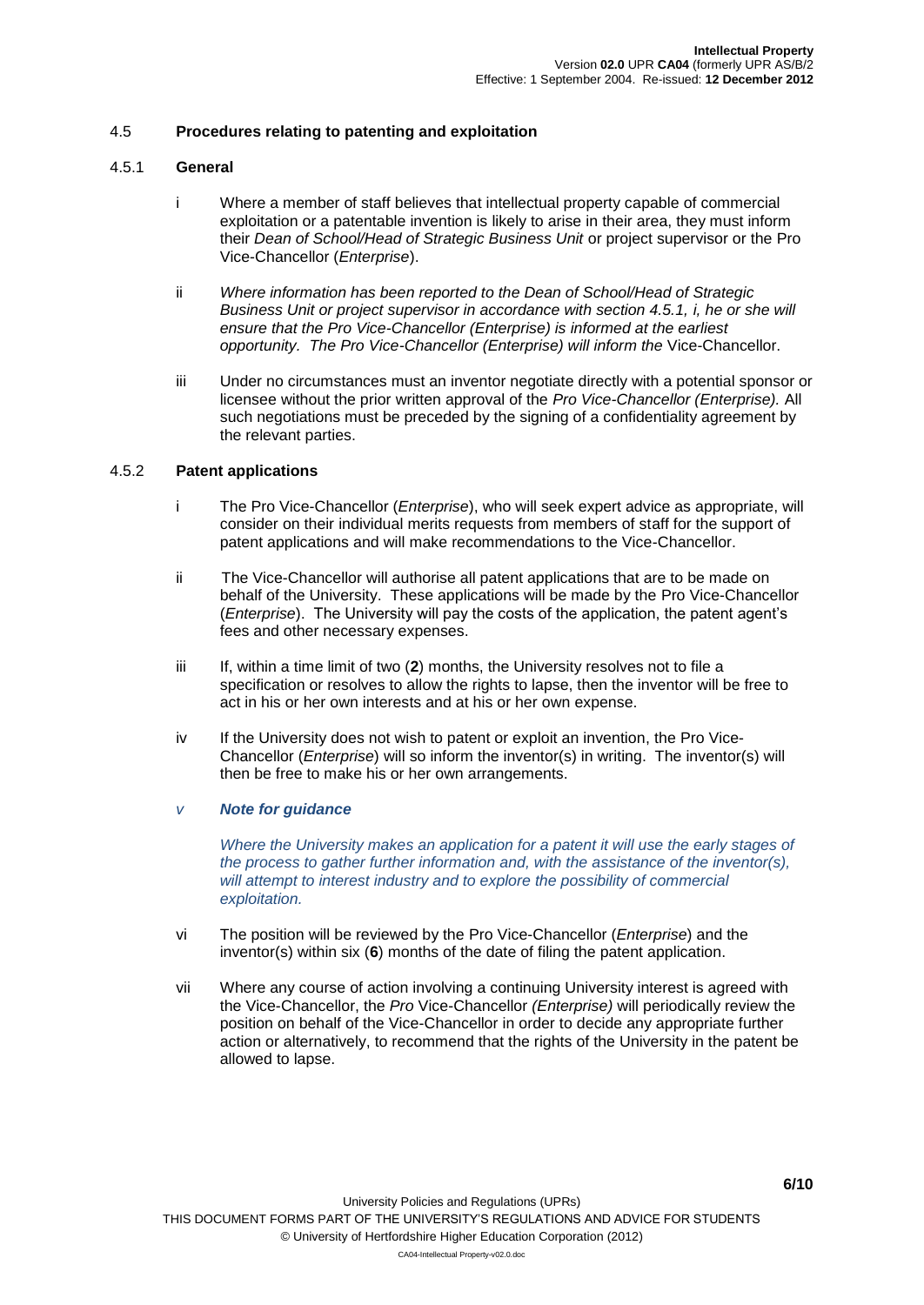## 4.5.3 **Restrictions on publication**

In view of the requirement that an invention must remain unpublished prior to any patent application (section 4.2, refers) a prospective author wishing to publish any work which discloses an invention which might be patentable must:

- i obtain the prior written agreement of his or her collaborators in the research:
- ii approach the Pro Vice-Chancellor (*Enterprise*) and the *Pro Vice-Chancellor (Research)* who may require that publication be delayed while the possibility of the commercial exploitation of the invention is investigated. Any delays so caused shall not normally exceed two (**2**) months.

### 4.5.4 **Licensing agreements**

Where it is agreed that the University should enter an inclusive licensing agreement, the agreement must provide that the costs of protecting the patent from infringement will be borne, in the first instance, by the licensee(s) and that the University"s liability will be limited to future royalty income.

#### 4.6 **Contracts and agreements relating to the patenting and exploitation of inventions**

The terms and conditions of all University contracts and agreements relating to the patenting and exploitation of inventions will be subject to the provisions and requirements of all current relevant legislation and UPR FR06<sup>1</sup>.

# 5 **SPONSORED RESEARCH OR CONSULTANCY WORK**

### 5.1 **Policy**

- 5.1.1 Any contract for sponsored research or consultancy work to which the University is a party must provide for the ownership of any intellectual property that might arise.
- 5.1.2 Other than in exceptional circumstances involving national security, every effort should be made by those negotiating on behalf of the University to ensure that such intellectual property is properly exploited and is not stifled by the sponsor or client.
- 5.1.3 Members of staff who engage in contract research or consultancy work must ensure that during negotiations, prospective sponsors and clients are fully informed of the University's policy in relation to the ownership and exploitation of any intellectual property which may arise.

# 5.1.4 **Disposal of intellectual property rights and/or the right to exploit intellectual property**

(Section 3, refers.)

#### 5.1.5 **Background**

If at the time a contract is being negotiated there exists intellectual property owned by the University, for example, software or patented inventions, which is to be used as background in the proposed research or consultancy then, wherever possible, an appropriate sum should be included in the costing of the contract in order that the University is suitably reimbursed for the use of that intellectual property. In all such cases, the Pro Vice-Chancellor (*Enterprise*) will advise on the additional costing which is to be included.

## 5.1.6 **Terms and conditions**

The terms and conditions of such contracts will be consistent with and approved in accordance with the requirements of UPR FR06 $^1$ .

University Policies and Regulations (UPRs)

**7/10**

THIS DOCUMENT FORMS PART OF THE UNIVERSITY"S REGULATIONS AND ADVICE FOR STUDENTS © University of Hertfordshire Higher Education Corporation (2012)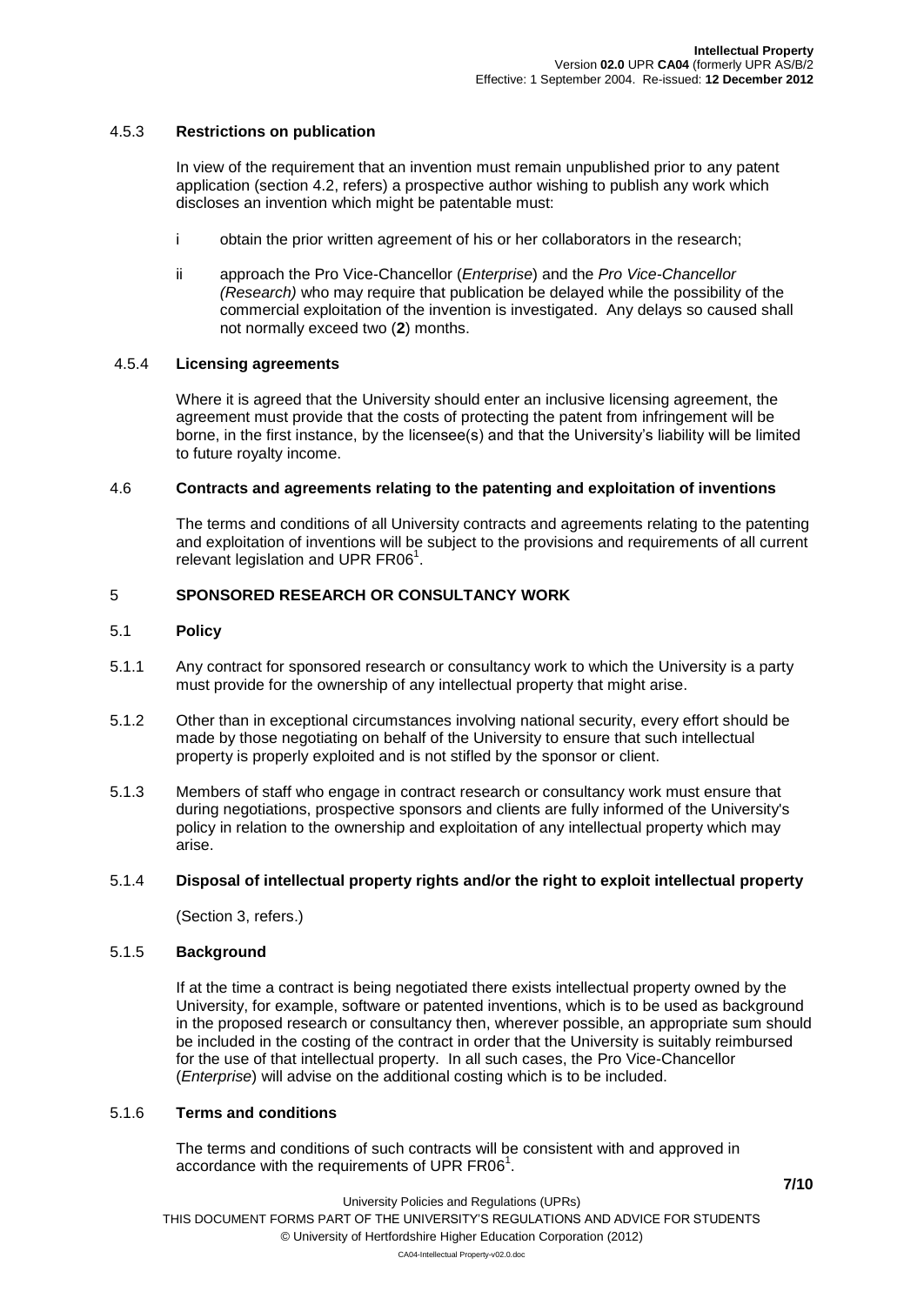## 5.1.7 **Sharing of royalties**

Within the University (institutional costs having been recovered) royalties will accrue as described in section 3 of this document. The University"s arrangements for the allocation of royalties in cases where the total income exceeds £*500*,*000* will also apply (section 3, refers).

### 5.2 **Intellectual property clauses in research and consultancy agreements and contracts**

## *Notes for guidance*

*Whenever possible, research and consultancy contracts should provide that the University retains its ownership of any intellectual property which may arise but that inventions be reported in confidence to the sponsor or client with the intention of negotiating a licence (normally non-exclusive) to enable the sponsor or client to protect, develop and exploit the invention commercially. However, if this is not possible, the University should negotiate provision for having some say in decisions concerning how best the results of collaborative work can be protected, developed further and exploited.*

#### 5.3 **Impact of intellectual property considerations on research and consultancy contract prices**

5.3.1 The University should always consider the value of resulting intellectual property in pricing research and consultancy contracts and agreements.

## 5.3.2 *Notes for guidance*

*Where the University is to retain these rights without restriction it is not necessary that the contract price should exceed the full economic cost of fulfilling the work which it specifies.*

- 5.3.3 Where it is proposed that a contract or *other legal* agreement should not provide for the patenting and exploitation of inventions, the Pro Vice-Chancellor (*Enterprise*) must be fully informed by the member of staff who is conducting the preliminary negotiations with the sponsor or client.
- 5.3.4 All further negotiations with the sponsor or client concerning intellectual property rights will be conducted by the Pro Vice-Chancellor (*Enterprise*) in consultation with the member of staff and the appropriate Head of *Strategic Business Unit*. The terms and conditions of any such agreement must be approved in accordance with the requirements of UPR FR06 $^1$ .

# 6 **INVENTIONS WHICH ARISE AS A RESULT OF WORK DONE BY RESEARCH STUDENTS**

# 6.1 *Notes for guidance*

*This section sets out the University's regulations relating to the assigning of intellectual property rights by research students at the time at which they register as students of the University. The University's Intellectual Property Agreement incorporates a declaration which is to be completed and signed by research students who are bound at the time of registration by a pre-existing intellectual property agreement with another party.* 

*It should be noted that, by making a false declaration, a research student may invalidate his or her registration.*

# 6.2 **PhD by published work**

Persons registering for the degree of Master of Philosophy or Doctor of Philosophy by published work under the provisions of UPR AS10<sup>5</sup> are not required to sign an intellectual property agreement with the University.

l

THIS DOCUMENT FORMS PART OF THE UNIVERSITY"S REGULATIONS AND ADVICE FOR STUDENTS

<sup>5</sup> UPR AS10 "Research Degrees – Generic Institutional Regulations"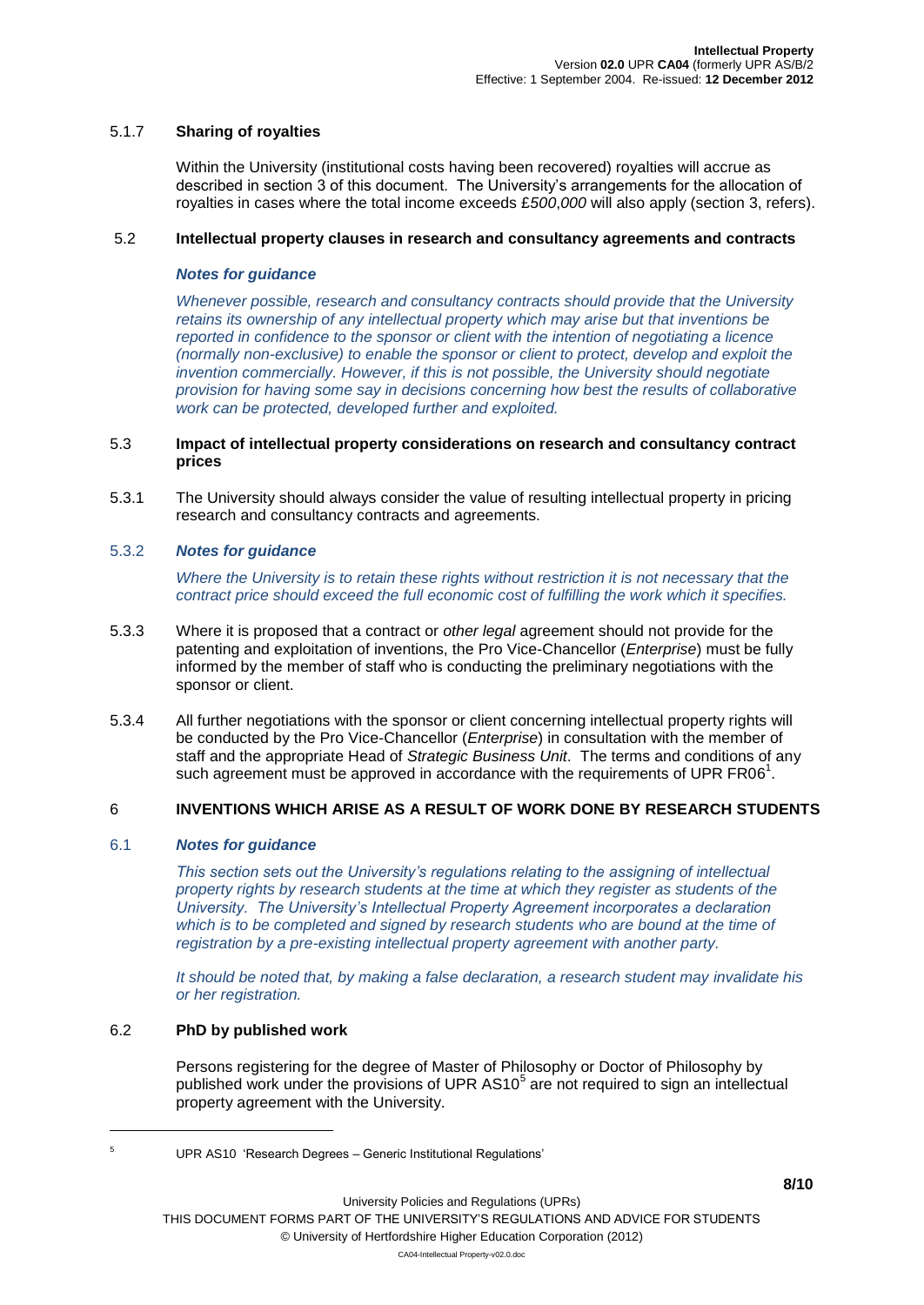### 6.3 **PhD/MPhil (by approved programme of supervised research or professional practitioner doctorates)**

It is a condition of registration that any person registering as a student of the University of Hertfordshire with the intention of registering with the Research Degrees Board of the Academic Board as a candidate for:

i the degree of Master of Philosophy or Doctor of Philosophy following an approved programme of supervised research under the provisions of UPR AS10 $5$ ;

or

ii a Professional Doctoral Degree under the provisions of UPR AS18 $^6$  or UPR AS10 $^5$ 

and who is not at the time at which he or she registers as a student of the University, bound by an intellectual property agreement with another party, assigns to the University any and all such intellectual property rights created whilst they are registered as research students of the University and signs an agreement to that effect (Appendices I and II, refer).

### 6.4 **Master's by research (MA, MEd, MSc, MRes)**

It is a condition of registration that any Master"s research degree candidate who is not bound, at the time at which he or she registers as a student of the University, by an intellectual property agreement with another party, assigns to the University any and all such intellectual property rights created whilst they are registered as research students of the University and signs an agreement to that effect (UPR AS05 $^7$ ; Appendices I, UPR CA04 $^8$  and Appendix II, UPR CA04<sup>9</sup> and UPR AS10<sup>5</sup>, refer).

- 6.5 By assigning these rights to the University, the student will be eligible to receive the advice and assistance of the University on the same basis as a member of staff and to share any net royalties/income as though he or she were a member of staff. These rights are assigned with full title guarantee, which means that the person making the assignment has the right to assign the property as they purport to; will at their own cost do all that they reasonably can to give the person to whom they assign the property the title they purport to give and that the person making the assignment is assigning the property free from all charges and rights exercisable by third parties, other than charges and rights which the person does not and could not reasonably be expected to know about.
- 6.6 Some research students will be subject to the terms of agreements already in existence between the University of Hertfordshire and sponsoring or collaborating establishments which make provision for the ownership of intellectual property generated by research students.
- 6.7 Some research students who, at the time of their registration as students of the University of Hertfordshire, are employees of a company or other organisation may already be bound by an agreement with their employer relating to the ownership of any intellectual property which might arise during their period of research or study at the University of Hertfordshire.
- 6.8 Some sponsored research students may have been required, as a condition of their sponsorship, to assign intellectual property rights to their sponsor.
- 6.9 In the circumstances outlined in sections 6.6, 6.7 and 6.8, where the University of Hertfordshire has provided support which has facilitated an innovation it reserves the right to claim a proportion of any income which might arise.

- <sup>8</sup> Appendix I, UPR CA04 "Intellectual Property Agreement (Text)"
- Appendix II, UPR CA04 'Confidentiality Agreement (Text)'

 $\overline{a}$ 

THIS DOCUMENT FORMS PART OF THE UNIVERSITY"S REGULATIONS AND ADVICE FOR STUDENTS

© University of Hertfordshire Higher Education Corporation (2012)

<sup>6</sup> UPR AS18 "PhD (Professional Doctorate) – Generic Regulations"

<sup>&</sup>lt;sup>7</sup> UPR AS05 'Master's Degrees by Approved Programmes of Supervised Research Training'

University Policies and Regulations (UPRs)